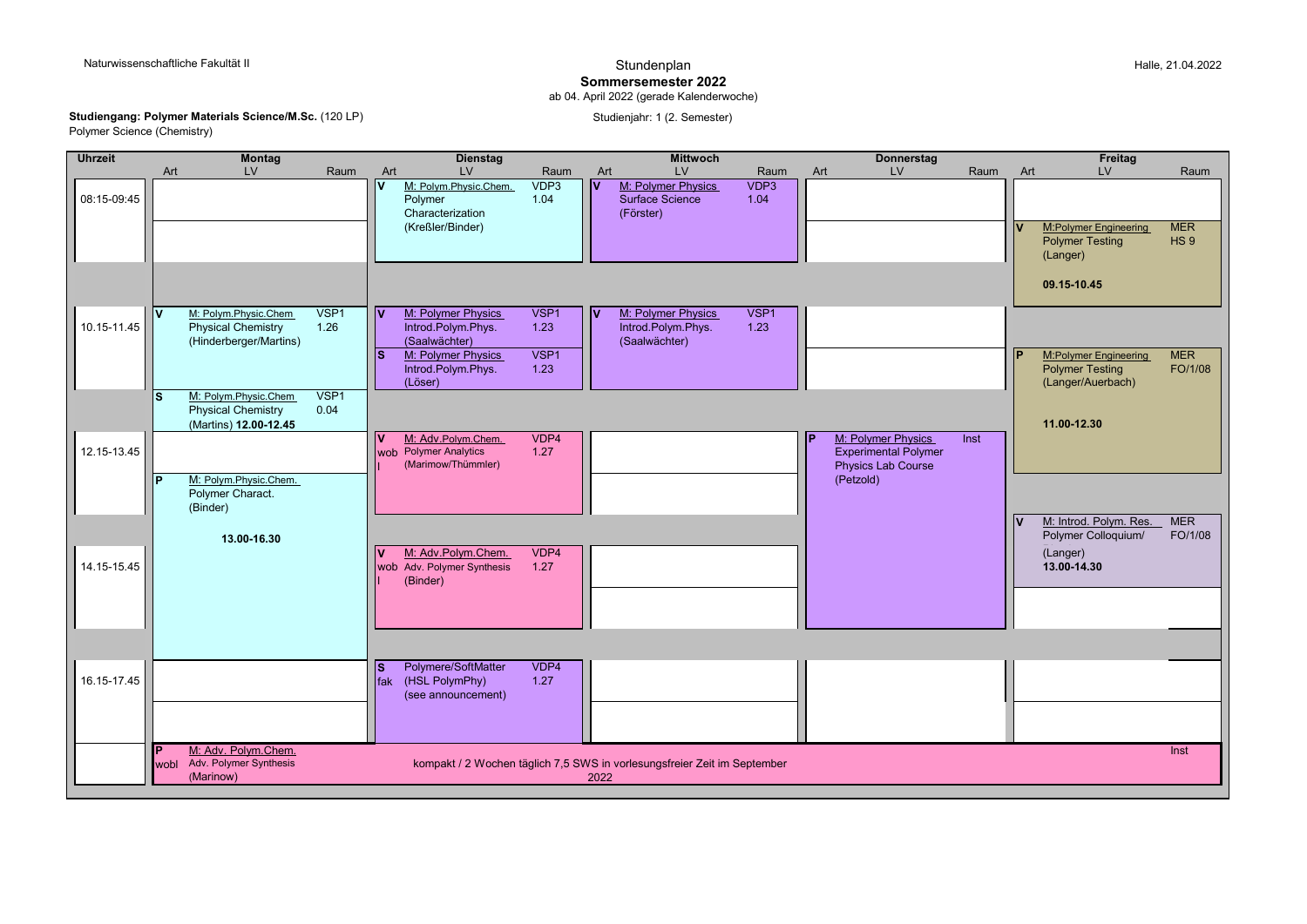## **Sommersemester 2022**

ab 04. April 2022 (gerade Kalenderwoche)

## **Studiengang: Polymer Materials Science/M.Sc.** (120 LP) Studienjahr: 1 (2. Semester) Studienjahr: 1 (2. Semester) Polymer Engineering

| <b>Uhrzeit</b> | <b>Montag</b>                                                                      |              | <b>Dienstag</b>                                                                       |                          |     | <b>Mittwoch</b>                                           |                          | <b>Donnerstag</b>                                                           |                 |     | Freitag                                                                     |                       |
|----------------|------------------------------------------------------------------------------------|--------------|---------------------------------------------------------------------------------------|--------------------------|-----|-----------------------------------------------------------|--------------------------|-----------------------------------------------------------------------------|-----------------|-----|-----------------------------------------------------------------------------|-----------------------|
|                | <b>LV</b><br>Art                                                                   | Raum         | Art<br>LV                                                                             | Raum                     | Art | LV                                                        | Raum                     | <b>LV</b><br>Art                                                            | Raum            | Art | <b>LV</b>                                                                   | Raum                  |
| 08:15-09:45    |                                                                                    |              | M: Polym.Physic.Chem.<br>lv<br>Polymer<br>Characterization<br>(Kreßler/Binder)        | VDP3<br>1.04             | v   | M: Polymer Physics<br>Surface Science<br>(Förster)        | VDP3<br>1.04             | M: Adv.Polym.Engineer.                                                      | HW <sub>8</sub> |     | <b>M:Polymer Engineering</b>                                                | <b>MER</b>            |
|                |                                                                                    |              | <b>PRÄSENZ</b>                                                                        |                          |     |                                                           |                          | wob Processing of Polym.<br><b>Blends and Composits</b><br>(Michel/Hirsch)  | 4.05            |     | <b>Polymer Testing</b><br>(Langer)                                          | HS <sub>9</sub>       |
|                |                                                                                    |              |                                                                                       |                          |     |                                                           |                          | 09.00-10.30                                                                 |                 |     | 09.15-10.45                                                                 |                       |
| 10.15-11.45    | lv.<br>M: Polym.Physic.Chem<br><b>Physical Chemistry</b><br>(Hinderberger/Martins) | VSP1<br>1.26 | l۷<br>M: Polymer Physics<br>Introd.Polym.Phys.<br>(Saalwächter)                       | VSP <sub>1</sub><br>1.23 | l۷  | M: Polymer Physics<br>Introd.Polym.Phys.<br>(Saalwächter) | VSP <sub>1</sub><br>1.23 | M: Adv.Polym.Engineer.<br>ΙÜ<br>wob Processing of Polym.<br>(Michel)        | HW8<br>4.05     |     |                                                                             |                       |
|                |                                                                                    |              | M: Polymer Physics<br>s.<br>Introd.Polym.Phys.<br>(Camilles)                          | VSP <sub>1</sub><br>1.23 |     |                                                           |                          | (Michel/Hirsch)<br>10.30-12.00 14tgl.                                       |                 |     | <b>M:Polymer Engineering</b><br><b>Polymer Testing</b><br>(Langer/Auerbach) | <b>MER</b><br>Fo/0/04 |
|                | S<br>M: Polym.Physic.Chem<br><b>Physical Chemistry</b><br>(Martins) 12.00-12.45    | VSP1<br>0.04 |                                                                                       |                          |     |                                                           |                          |                                                                             |                 |     | 11.00-12.30                                                                 |                       |
| 12.15-13.45    |                                                                                    |              | M: Adv.Polym.Engineer.<br>wob Polymer Structure and<br>Morphology                     | VSP1<br>1.26             |     |                                                           |                          | M: Polymer Physics<br><b>Experimental Polymer</b><br>Physics Lab Course     | Inst            |     |                                                                             |                       |
|                | M: Polym.Physic.Chem.<br>l p<br>Polymer Charact.<br>(Marinow)                      |              | (Beiner)                                                                              |                          |     |                                                           |                          | (Petzold)                                                                   |                 |     |                                                                             |                       |
|                | 13.00-16.30                                                                        |              |                                                                                       |                          |     |                                                           |                          |                                                                             |                 |     | M: Introd. Polym. Res.<br>Polymer Colloquium/<br>Ring lecture               | <b>MER</b><br>Fo/1/08 |
| 14.15-15.45    |                                                                                    |              | M: Adv.Polym.Engineer. VSP1<br>S.<br>wob Polymer Structure and<br>Morphology (Beiner) | 1.02 <sub>1</sub>        |     |                                                           |                          |                                                                             |                 |     | (Langer)<br>13.30-15.00 14.tgl<br>unger. Wo ab                              |                       |
|                |                                                                                    |              | M: Adv.Polym.Engineer.<br>wob Polymer Structure and<br>Morphology                     | Inst                     |     |                                                           |                          |                                                                             |                 |     |                                                                             |                       |
|                |                                                                                    |              | 16.30-18.30<br><b>PRÄSENZ</b>                                                         |                          |     |                                                           |                          | M: Adv.Polym.Engineer.<br>wob Processing of Polym<br>(Wutzler) n. Absprache |                 |     |                                                                             |                       |
| 16.15-17.45    |                                                                                    |              |                                                                                       |                          |     |                                                           |                          | am Ende des<br>Sommersemesters                                              |                 |     |                                                                             |                       |
|                |                                                                                    |              |                                                                                       |                          |     |                                                           |                          |                                                                             |                 |     |                                                                             |                       |
|                |                                                                                    |              |                                                                                       |                          |     |                                                           |                          |                                                                             |                 |     |                                                                             |                       |